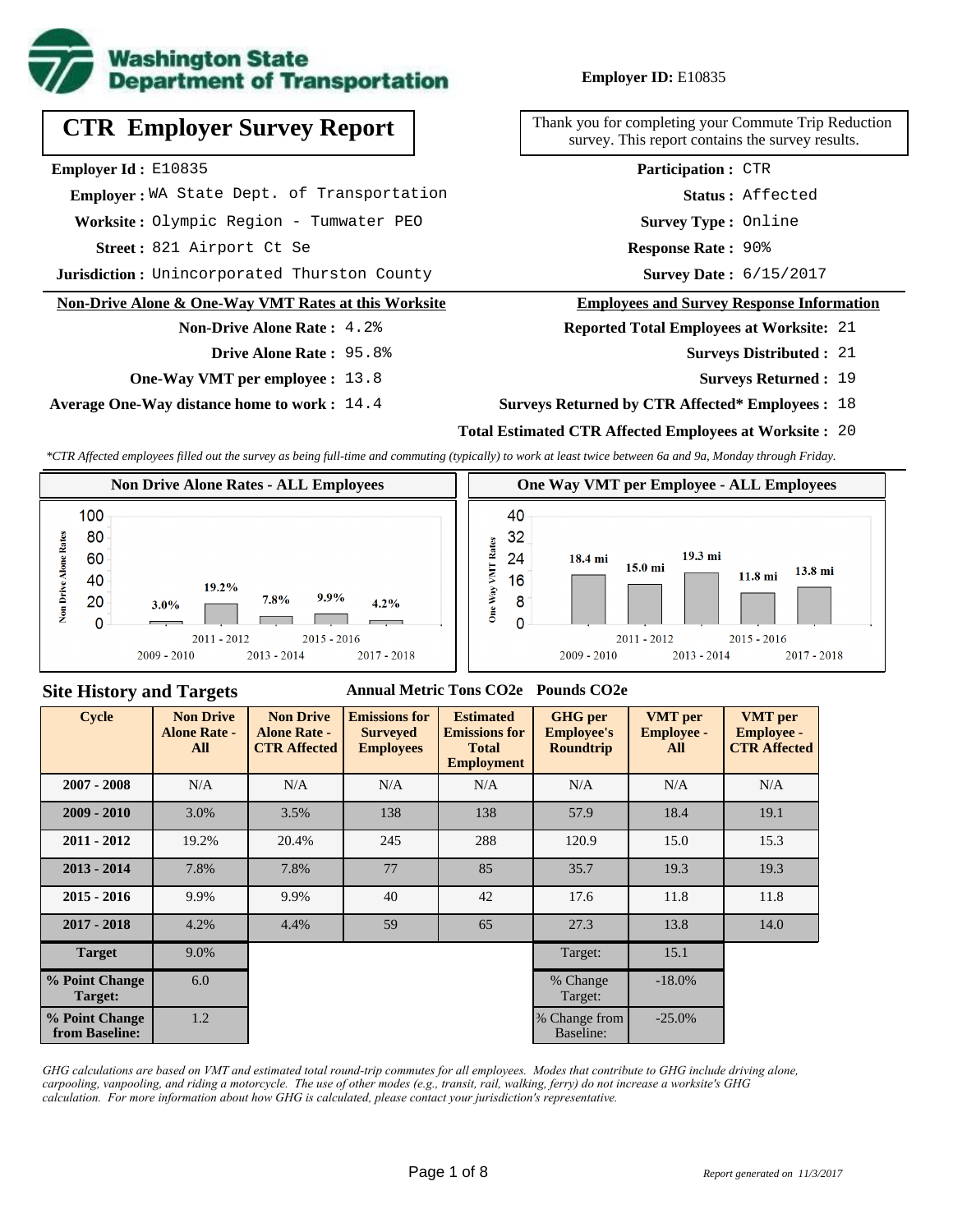# **Washington State<br>Department of Transportation**

#### **Commute Trips By Mode - All Employees**

**Q.4: Last week, what type of transportation did you use each day to commute TO your usual work location? (Mode used for the longest distance.)**



*\* Motorcycle-1 is now included in Drive Alone and Motorcycle-2 is included in Carpool. Information about these trips is still available by request.*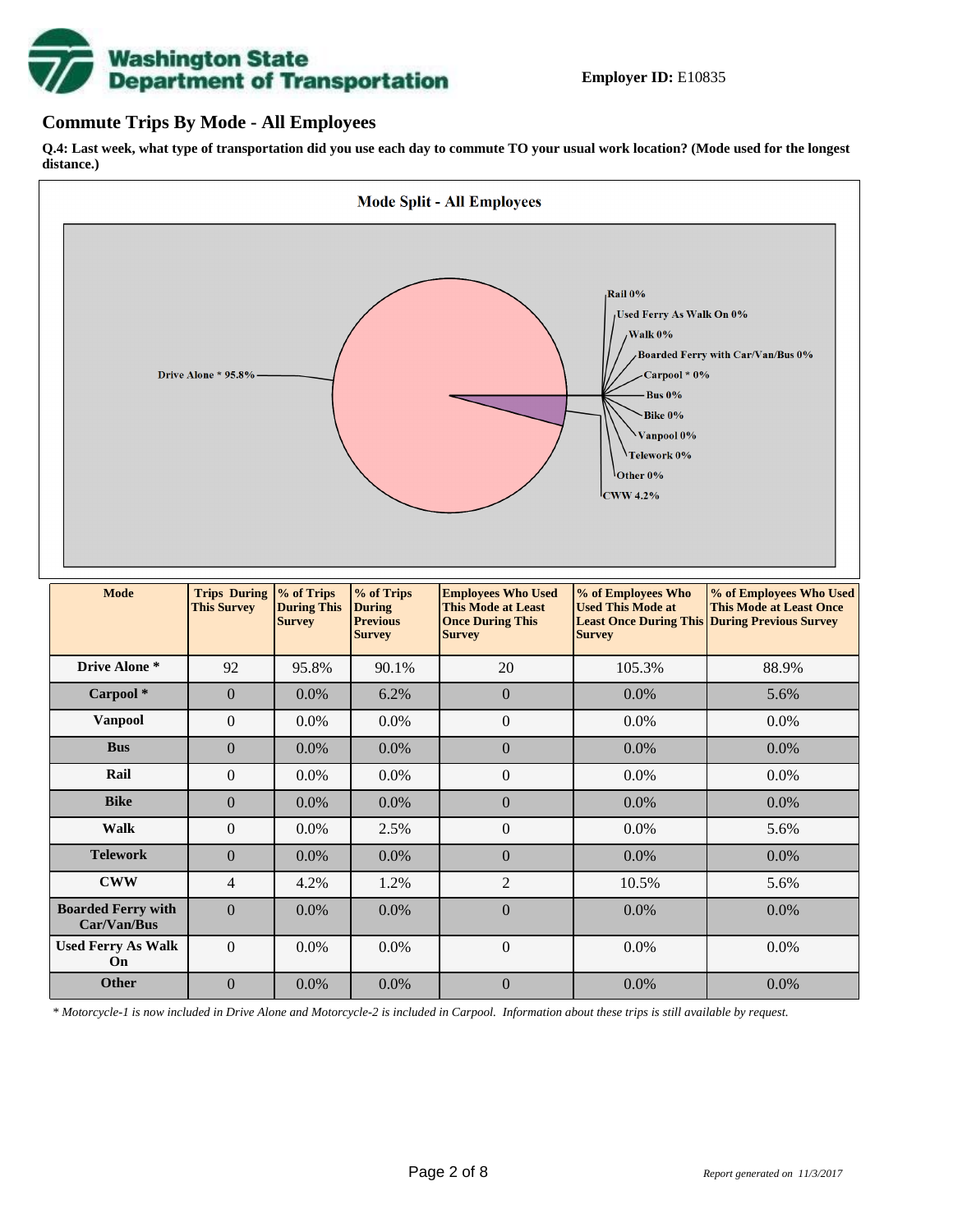

#### **Commute Trips By Mode - Affected Employees**

**Q.4: Last week, what type of transportation did you use each day to commute TO your usual work location? (Mode used for the longest distance.)**



*\* Motorcycle-1 is now included in Drive Alone and Motorcycle-2 is included in Carpool. Information about these trips is still available by request.*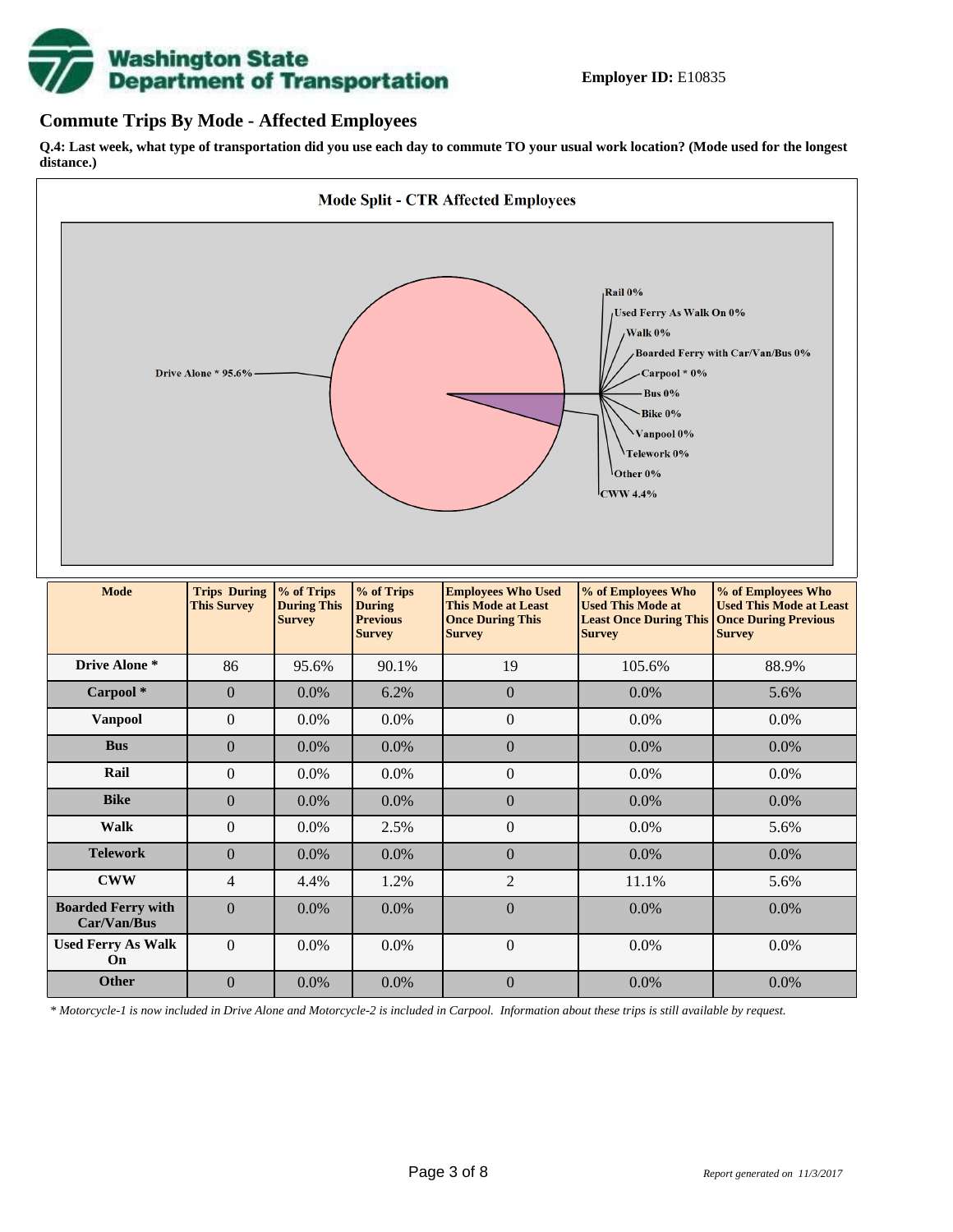

# **Alternative Modes - Number of Employees Who Used a Non-Drive Alone Mode:**

| <b>Non-Drive Alone</b><br><b>Number Of Days</b> | <b>Exactly this # of</b><br><b>Employees</b> | <b>Exactly this % of</b><br><b>Employees</b> | At least # of<br><b>Employees</b> | At least % of<br>employees |  |  |
|-------------------------------------------------|----------------------------------------------|----------------------------------------------|-----------------------------------|----------------------------|--|--|
| 0 Day                                           | 17                                           | 89%                                          | 19                                | 100%                       |  |  |
| 1 Days                                          |                                              | 5%                                           | $\overline{2}$                    | 11%                        |  |  |
| 2 Days                                          | $\overline{0}$                               | 0%                                           |                                   | 5%                         |  |  |
| 3 Days                                          |                                              | 5%                                           |                                   | 5%                         |  |  |
| 4 Days                                          | $\Omega$                                     | 0%                                           | $\Omega$                          | 0%                         |  |  |
| 5 Days                                          | 0                                            | 0%                                           | $\theta$                          | 0%                         |  |  |
| <b>6 or More Days</b>                           | 0                                            | 0%                                           | $\Omega$                          | 0%                         |  |  |

#### **Count by Occupancy of Carpools and Vanpools**

**Q.4 If you used a carpool or vanpool as part of your commute, how many people (age 16 or older) are usually in the vehicle?**

| <b>Ridesharing Occupancy</b> | <b>Mode</b> | <b>Response Count</b> |  |  |  |
|------------------------------|-------------|-----------------------|--|--|--|
| $2*$                         | Carpool     | $\theta$              |  |  |  |
| 3                            | Carpool     | $\boldsymbol{0}$      |  |  |  |
| 4                            | Carpool     | $\boldsymbol{0}$      |  |  |  |
| 5                            | Carpool     | $\boldsymbol{0}$      |  |  |  |
| >5                           | Carpool     | $\overline{0}$        |  |  |  |
| $<$ 5                        | Vanpool     | $\overline{0}$        |  |  |  |
| 5                            | Vanpool     | $\boldsymbol{0}$      |  |  |  |
| 6                            | Vanpool     | $\boldsymbol{0}$      |  |  |  |
| 7                            | Vanpool     | $\boldsymbol{0}$      |  |  |  |
| 8                            | Vanpool     | $\boldsymbol{0}$      |  |  |  |
| 9                            | Vanpool     | $\boldsymbol{0}$      |  |  |  |
| 10                           | Vanpool     | $\overline{0}$        |  |  |  |
| 11                           | Vanpool     | $\overline{0}$        |  |  |  |
| 12                           | Vanpool     | $\boldsymbol{0}$      |  |  |  |
| 13                           | Vanpool     | $\boldsymbol{0}$      |  |  |  |
| 14                           | Vanpool     | $\overline{0}$        |  |  |  |
| >14                          | Vanpool     | $\boldsymbol{0}$      |  |  |  |

\* Motorcycle-2 counted with Carpool-2 for this table.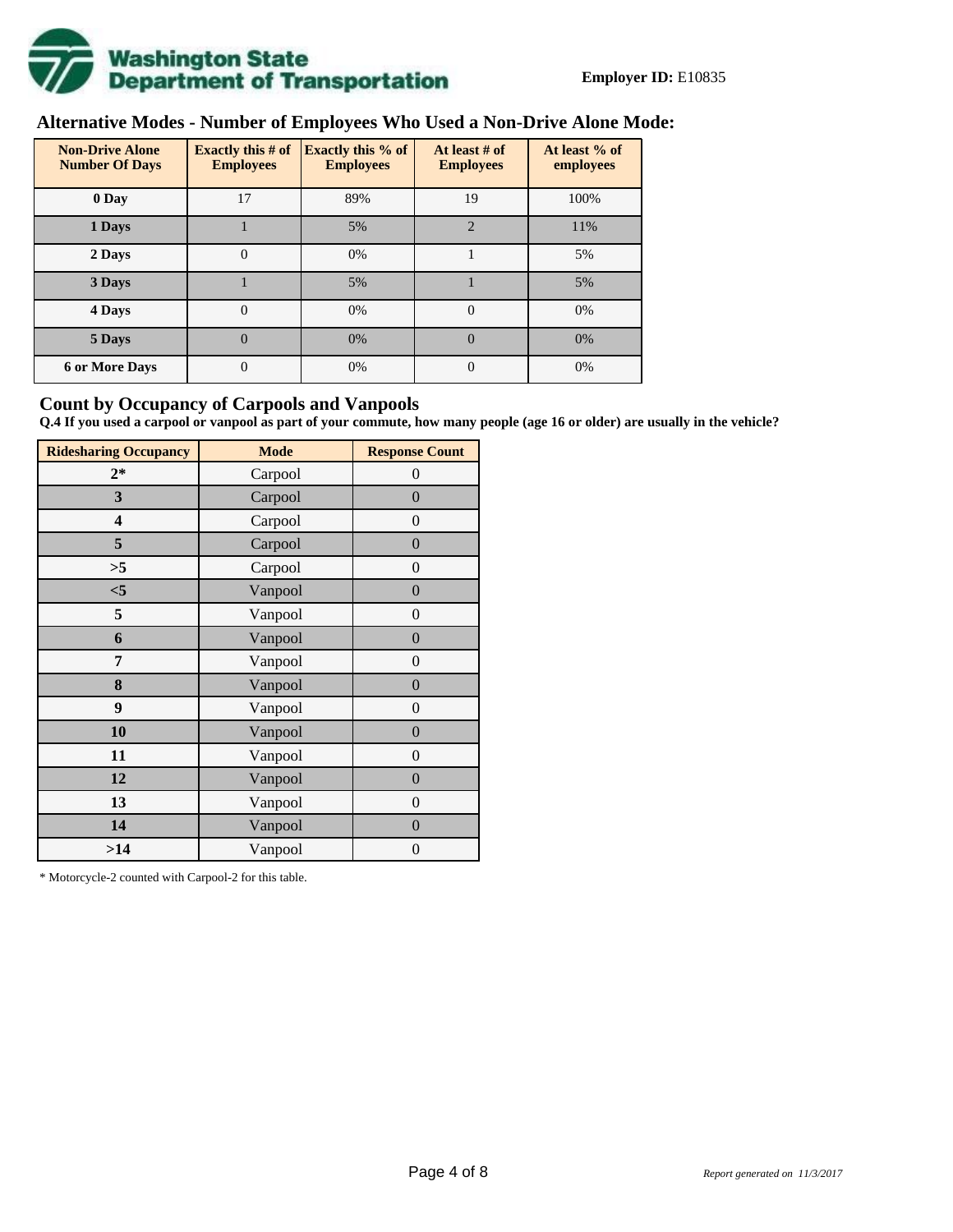

## **Reported Work Schedule - All Employees**

**Q.8 Which of the following best describes your work schedule?**

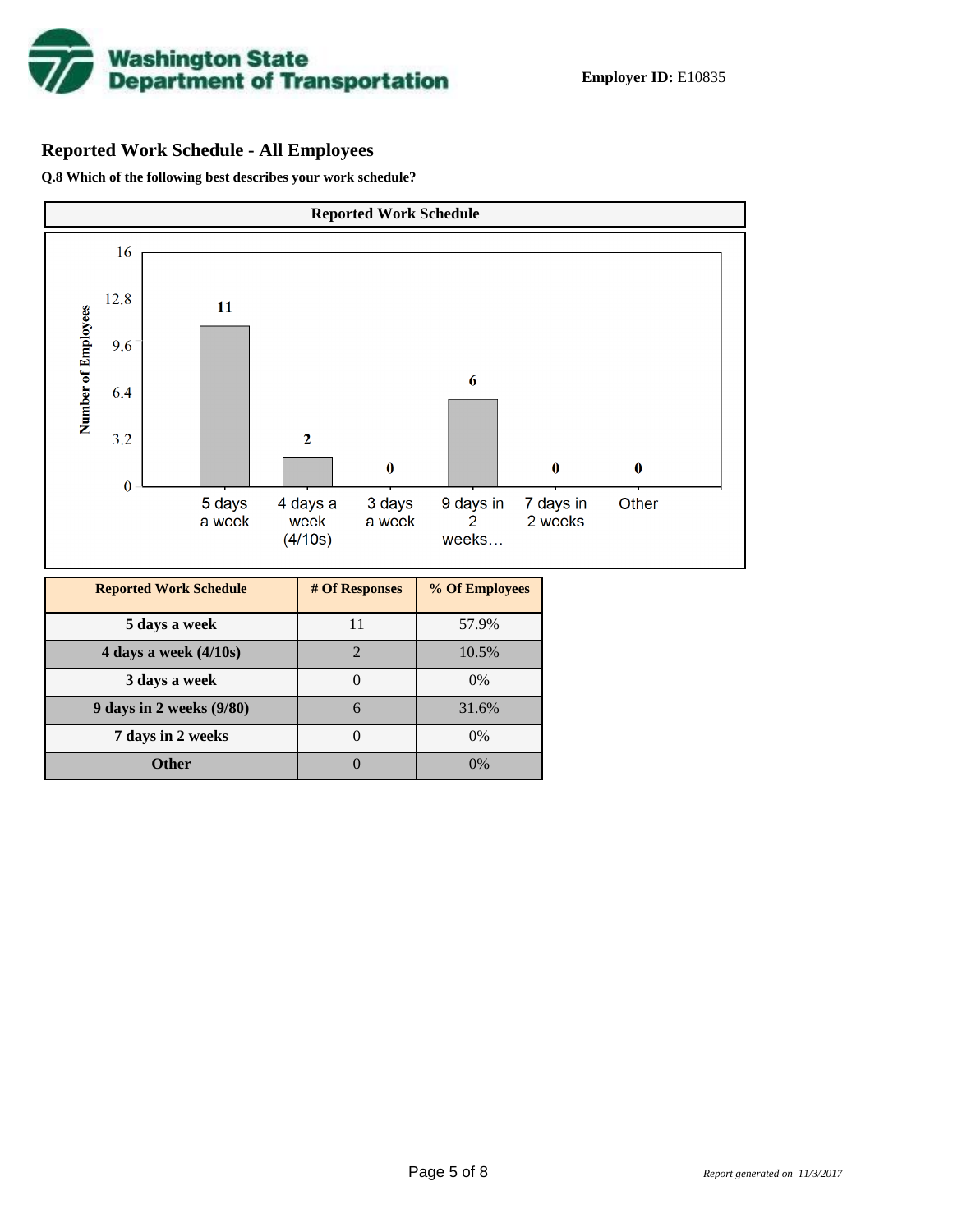

### **Parking and Telework**

**Q.9: On the most recent day that you drove alone to work, did you pay to park? (Mark "yes" if you paid that day, if you prepaid, if you are billed later, or if the cost of parking is deducted from your paycheck.)**



**Q.10: How many days do you typically telework?**

| <b>Telework Frequency</b>           | # of Responses | % of Responses |
|-------------------------------------|----------------|----------------|
| No Answer/Blank                     |                | $0.0\%$        |
| I don't telework                    | 19             | 100.0%         |
| Occasionally, on an as-needed basis |                | $0.0\%$        |
| 1-2 days/month                      |                | $0.0\%$        |
| 1 day/week                          |                | 0.0%           |
| 2 days/week                         |                | $0.0\%$        |
| 3 days/week                         |                | $0.0\%$        |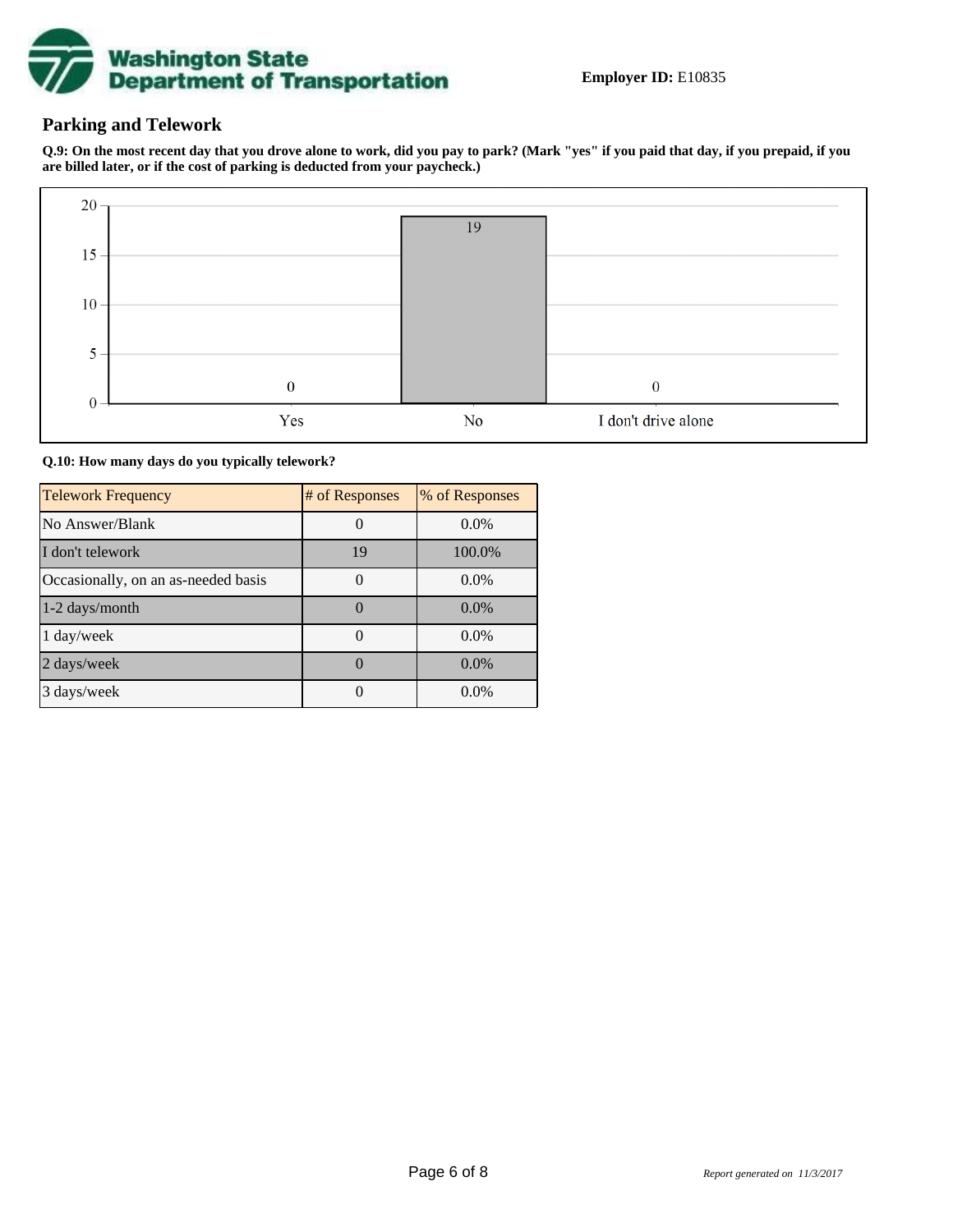

## **Reasons for driving alone to work/not driving alone to work**

**Q11. When you do not drive alone to work, what are the three most important reasons?**

| <b>Question Text</b>                                           | # of Responses | % of Responses |
|----------------------------------------------------------------|----------------|----------------|
| Financial incentives for carpooling, bicycling or walking.     | 9              | 22.0%          |
| To save money                                                  | 9              | 22.0%          |
| Emergency ride home is provided                                | 6              | 14.6%          |
| Personal health or well-being                                  | $\overline{4}$ | 9.8%           |
| Environmental and community benefits                           | 3              | 7.3%           |
| I have the option of teleworking                               | $\mathfrak{D}$ | 4.9%           |
| Preferred/reserved carpool/vanpool parking is provided         | $\overline{2}$ | 4.9%           |
| Other                                                          | $\overline{2}$ | 4.9%           |
| Free or subsidized bus, train, vanpool pass or fare benefit    | 1              | 2.4%           |
| To save time using the HOV lane                                | $\mathbf{1}$   | 2.4%           |
| Driving myself is not an option                                | $\mathbf{1}$   | 2.4%           |
| I receive a financial incentive for giving up my parking space |                | 2.4%           |
| Cost of parking or lack of parking                             | $\Omega$       | 0.0%           |

#### **Q12. When you drive alone to work, what are the three most important reasons?**

| <b>Question Text</b>                                      | # of Responses | % of Responses |
|-----------------------------------------------------------|----------------|----------------|
| I like the convenience of having my car                   | 13             | 30.2%          |
| My commute distance is too short                          | 8              | 18.6%          |
| Riding the bus or train is inconvenient or takes too long | 7              | 16.3%          |
| Other                                                     | 6              | 14.0%          |
| Family care or similar obligations                        | 5              | 11.6%          |
| Bicycling or walking isn't safe                           | $\overline{4}$ | 9.3%           |
| I need more information on alternative modes              | $\Omega$       | $0.0\%$        |
| My job requires me to use my car for work                 | $\Omega$       | $0.0\%$        |
| There isn't any secure or covered bicycle parking         | 0              | $0.0\%$        |